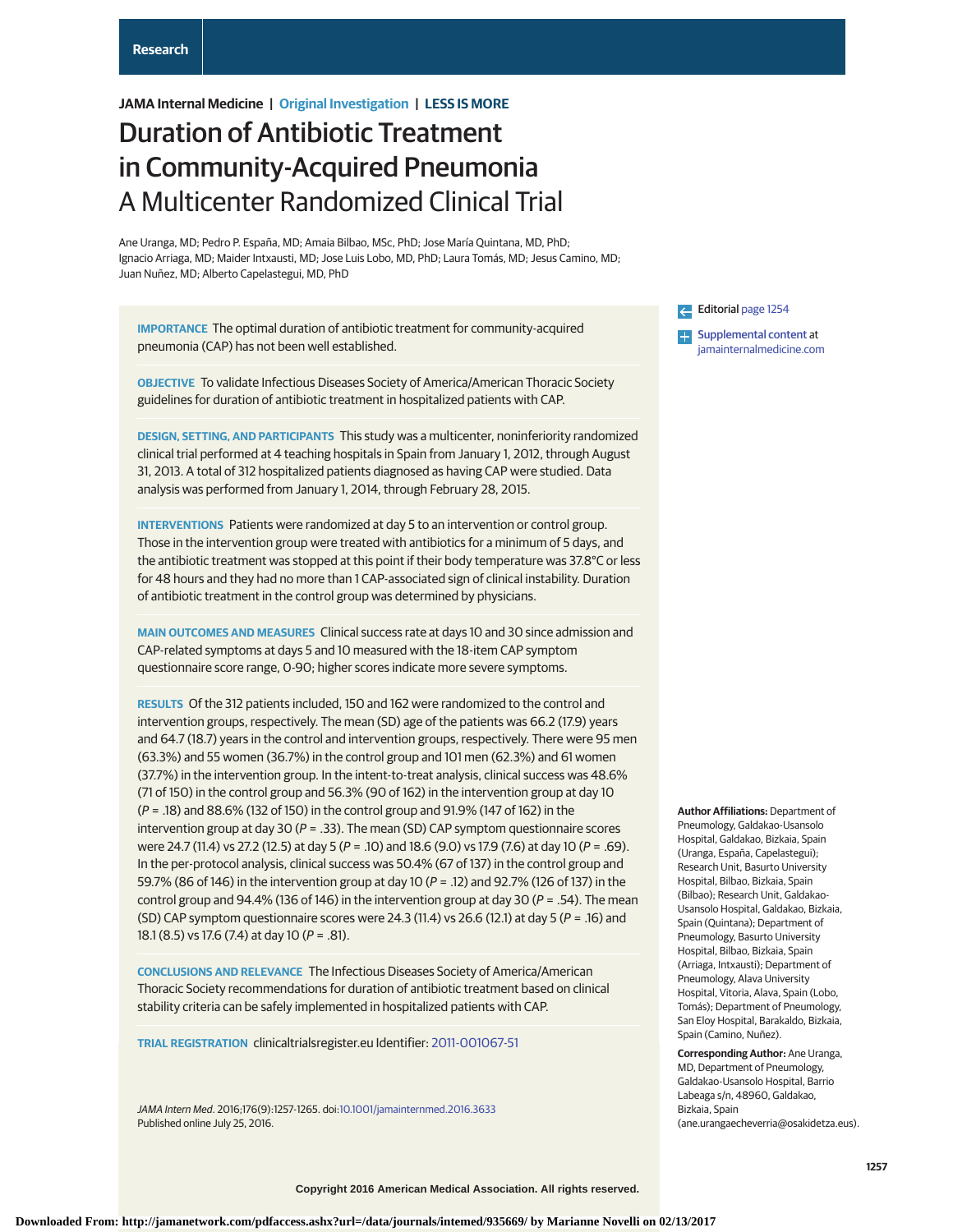ommunity-acquired pneumonia (CAP) continues to be<br>
a leading cause of morbidity and mortality worldwide.<sup>1</sup><br>
The annual incidence of CAP ranges from 5 to 11 cases<br>
per 1000 adults and accounts for considerable health care a leading cause of morbidity and mortality worldwide.<sup>1</sup> per 1000 adults and accounts for considerable health care costs.2,3During recent decades, strategies of early initiation and an early switch to oral therapy have been thoroughly evaluated.4-6 However, the optimal duration of antimicrobial therapy is not well established.

Shortened antibiotic treatments have numerous advantages. First, they have been associated with lower rates of antimicrobial resistance among respiratory pathogens.<sup>7</sup> In fact, low doses of β-lactam antibiotics for more than 5 days have been associated with an increase in *Streptococcus pneumoniae* penicillin-resistant nasopharyngeal carriers.7 Second, reducing the duration of antibiotic treatments could lead to cost savings.<sup>8</sup> Third, unnecessarily long treatments could result in higher rates of adverse effects.<sup>9</sup> Fourth, adherence may improve if treatment duration is shortened.<sup>10,11</sup>

Despite these clear benefits and a few meta-analyses<sup>12,13</sup> suggesting noninferiority of shorter treatments, reducing the duration of treatment remains challenging in clinical practice, probably because of physicians feeling a false sense of security with longer treatments. To date, no clinical trials have been conducted concerning duration of antibiotic treatment in a real-world setting where clinicians can prescribe their drug of choice among hospitalized patients with CAP with varying degree of illness.

In 2007, the Infectious Diseases Society of America (IDSA) and American Thoracic Society (ATS) developed recommendations for the duration of antibiotic treatment based on stability criteria proposed by Halm et al.<sup>14</sup> The guidelines suggested a minimum of 5 days of treatment, patients achieving an afebrile state for 48 to 72 hours, and patients meeting no more than 1 CAP-associated instability criteria before therapy discontinuation.<sup>15</sup> A longer duration was recommended if the initial therapy was not active against the identified pathogen or if the patient's condition was complicated by extrapulmonary infection, such as meningitis or endocarditis. Most guidelines classify current recommendations as having weak evidence mainly based on expert opinions.<sup>15-17</sup> Despite these recommendations focused on clinical state, arbitrarily longer treatments remain common.<sup>18</sup> In an attempt to clarify this issue and validate the IDSA/ATS guidelines for duration of antibiotic treatment in patients with CAP, we conducted a multicenter randomized clinical trial to assess whether duration of antibiotic treatment based on IDSA/ATS criteria was as effective as conventional treatment.

# **Methods**

## Study Design

This multicenter, noninferiority randomized clinical trial was performed in all hospitalized patients diagnosed as having CAP in 4 teaching hospitals in the Basque Country in Spain. The trial protocol can be found in [Supplement 1.](http://jama.jamanetwork.com/article.aspx?doi=10.1001/jamainternmed.2016.3633&utm_campaign=articlePDF%26utm_medium=articlePDFlink%26utm_source=articlePDF%26utm_content=jamainternmed.2016.3633) Patients were assessed for eligibility from day 0 to day 5 and randomized by a researcher at day 5 to an intervention or control group using **Question** How long should antibiotic treatment last for patients with community-acquired pneumonia?

**Findings** In this randomized clinical trial that included 312 patients, the clinical success rate was 50.4% in controls and 59.7% in the intervention group at day 10 and 92.6% in controls and 94.4% in the intervention group at day 30 without significant differences. The community-acquired pneumonia symptom questionnaire scores at days 5 and 10 were similar between the groups.

**Meaning** Basing antibiotic treatment duration on clinical stability criteria leads to a significant reduction in treatment duration without increasing the rate of adverse outcomes.

an assigned number generated by an SAS statistical software, version 9.4, computer program (SAS Institute Inc).

Patients in the intervention group were treated with antibiotics for a minimum of 5 days, and the antibiotic treatment was stopped at this point if their body temperature was 37.8°C or less for 48 hours and they had nomore than 1 CAP-associated sign of clinical instability, defined as systolic blood pressure less than 90 mm Hg, heart rate greater than 100/min, respiratory rate greater than 24 /min, arterial oxygen saturation less than 90%, or Pa $O<sub>2</sub>$  less than 60 mm Hg in room air.<sup>15</sup> In contrast, duration of antibiotics in the control groupwas determined by physicians as in clinical practice. In both groups, antibiotic type was chosen empirically by physicians according to local guidelines. The project was approved by the Basque Country Ethical Committee. All patients were informed of the study goals, and written informed consent was obtained before their inclusion in the study. All data were deidentified.

#### Setting and Study Population

Hospitalized patients diagnosed as having CAP were recruited from January 1, 2012, through August 31, 2013. Data analysis was performed from January 1, 2014, through February 28, 2015. Eligible patients were 18 years or older and hospitalized with a diagnosis of CAP. Pneumonia was defined as pulmonary infiltrate on chest radiography not seen previously plus at least 1 symptom compatible with pneumonia, such as cough, fever, dyspnea, and/or chest pain. Patients were excluded if they were infected by human immunodeficiency virus; had chronic immunosuppression (defined as immunosuppression for solid organ transplantation, having undergone a splenectomy, receiving ≥10 mg/d of prednisone or the equivalent for >30 days, taking other immunosuppressive agents, or having neutropenia, ie, a neutrophil count <1000/μL [to convert to  $\times 10^9$ /L, multiply by 0.001]); lived in a nursing home; had been discharged from an acute care hospital, an onsite subacute care unit, or a palliative care unit within the previous 14 days; had already taken antibiotics in the 30 days before admission; required a longer duration of therapy because of an uncommon cause (*Pseudomonas aeruginosa* or *Staphylococcus aureus*, among others); required a chest tube; or had a condition complicated by extrapulmonary infection, such as

**Copyright 2016 American Medical Association. All rights reserved.**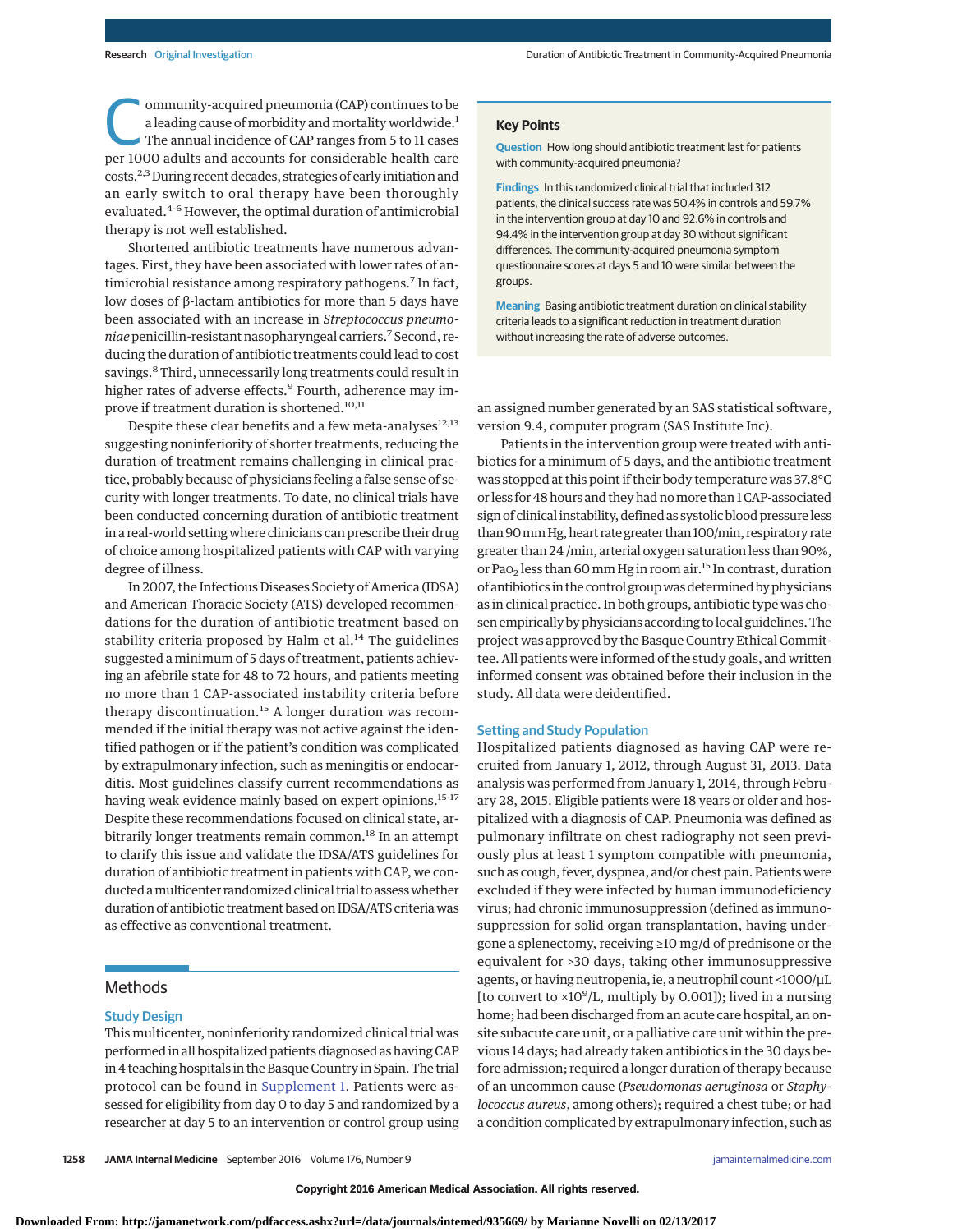meningitis or endocarditis. Patients who died or were transferred to the intensive care unit before randomization or who declined to participate or give inform consent were also excluded.

## Data Collection

At baseline, demographic and clinical data for each patient were collected from medical records. Disease severity was determined with the Pneumonia Severity Index (PSI) calculated within the first 4 hours after diagnosis.<sup>19</sup> Comorbidities were measured with the Charlson Comorbidity Index<sup>20</sup> and patient independence in activities of daily living with the Katz Index.<sup>21</sup> The most abnormal values of vital signs (systolic blood pressure, heart rate, respiratory rate, and arterial oxygen saturation) were recorded daily from medical records and used to assess clinical stability.<sup>15</sup> Antibiotic treatment was assessed according to the Spanish Pulmonology and Thoracic Surgery Society guidelines.<sup>22</sup> Treatment adherence was monitored during hospitalization by nurses and by the electronic prescription support program once patients were discharged. Patients discharged before day 5 were trained to measure vital signs at home, being assessed at day 5 again in the hospital. All patients were provided with a telephone number at discharge. An etiologic diagnosis was made whenever the results of urinary antigen testing for*Legionella pneumophila* type 1 or *S pneumoniae*, serologic tests, or blood or sputum cultures were positive. All patients were evaluated at day 30 in a medical consultation.

## Assessment of Outcomes

The primary outcomes were clinical success rate at day 10 and late follow-up (day 30) since admission, defined as resolution or improvement in signs and symptoms related to pneumonia without further antibiotics,<sup>23</sup> and CAP-related symptoms at day 10 measured with the 18-item CAP symptom questionnaire, $24$  a specific and validated patient-reported outcome measure on which higher scores indicate more severe symptoms (range, 0-90). It was initially developed in English and then translated to 12 different languages, including Spanish.<sup>24</sup> Given our experience conducting the study, some of our primary outcomes differed from those we proposed in our registered protocol. Although all-cause mortality or major complications were planned as a primary outcome, as well as clinical cure, we found that there were too few events after day 5 to make this a good choice for the primary outcome.

Duration of antibiotic treatment, measured as days taking antibiotics from the first dose until the interruption of any antibiotic treatment during hospitalization and at late follow-up (to identify the use of any other antibiotic after hospital discharge), was listed as a principal outcome in the protocol, but we thought this was a more appropriate secondary outcome. Our other secondary outcomes were time until clinical improvement, defined as the number of days patients took to feel better after discharge, provided by a question asked of patients at day 30 about how long it took them to feel better; time to return to normal activity, defined as the number of days before patients returned to their routine, reported by patients at day 30 after hospital admission; radiographic resolution at day 30 after hospital admission, based on assessment of chest radiography performed at least at baseline and late follow-up; in-hospital mortality; mortality at day 30 after hospital admission; CAP recurrence, defined as new or worsening symptoms related to pneumonia or appearance of a new respiratory infection in a patient classified as cured at day 10; hospital readmissions up to day 30 from hospital admission; complications during hospitalization; number of days with adverse events (such as diarrhea or headache) attributable to antibiotics up to day 30 from hospital admission; and length of hospital stay, measured by subtracting date of admission from date of discharge.

## Sample Size Estimation

Before starting the field study, on the basis of the results of a similar study,<sup>25</sup> we hypothesized that to achieve 80% power to detect differences in the CAP symptom questionnaire mean score lower or equal to the noninferiority margin of 3 points, considering a 1-sided α error of .025, a mean CAP symptom questionnaire score of 18 points in each group of patients, and an SD in both groups of 11 units, we required at least 142 patients in each branch of the study (sampsi procedure, STATA statistical software, version 10, StataCorp).

## Statistical Analysis

Descriptive statistics included frequency tables, means (SDs), or medians (interquartile ranges).We compared baseline characteristics between patients who had protocol violations or who were unavailable for follow-up with those who did not. Baseline characteristics of the intent-to-treat population were compared between the control and intervention groups. Subsequently, vital signs at day 5, antibiotic treatment, and distribution of the causes in the per-protocol population were compared between the groups. Primary and secondary outcomes of the intent-to-treat and per-protocol populations were compared between the groups. Primary outcomes were compared between the groups stratified by PSI (classes I-III and IV-V), antibiotic group, or hospital. Categorical variables were compared with  $\chi^2$  and Fisher exact tests and continuous variables with unpaired, 2-tailed *t* tests or nonparametric Wilcoxon rank sum tests. Furthermore, Kaplan-Meier curves of return to normal activity until day 30 in the intentto-treat and per-protocol populations were constructed for each patient group, and comparisons were performed with the log-rank test.

Finally, multilevel analyses were performed with mixed models to compare clinical primary outcomes between groups, including a hospital-level random effect. Linear mixed models were used to compare CAP symptom questionnaire scores at days 5 and 10 and generalized linear mixed models to compare clinical success at days 10 and 30. The dependent variable was the corresponding outcome, and independent variables were group (as the principal independent variable) and hospital (as the random effect).

All effects were considered significant at *P* < .05, unless otherwise stated. All statistical analysis was performed using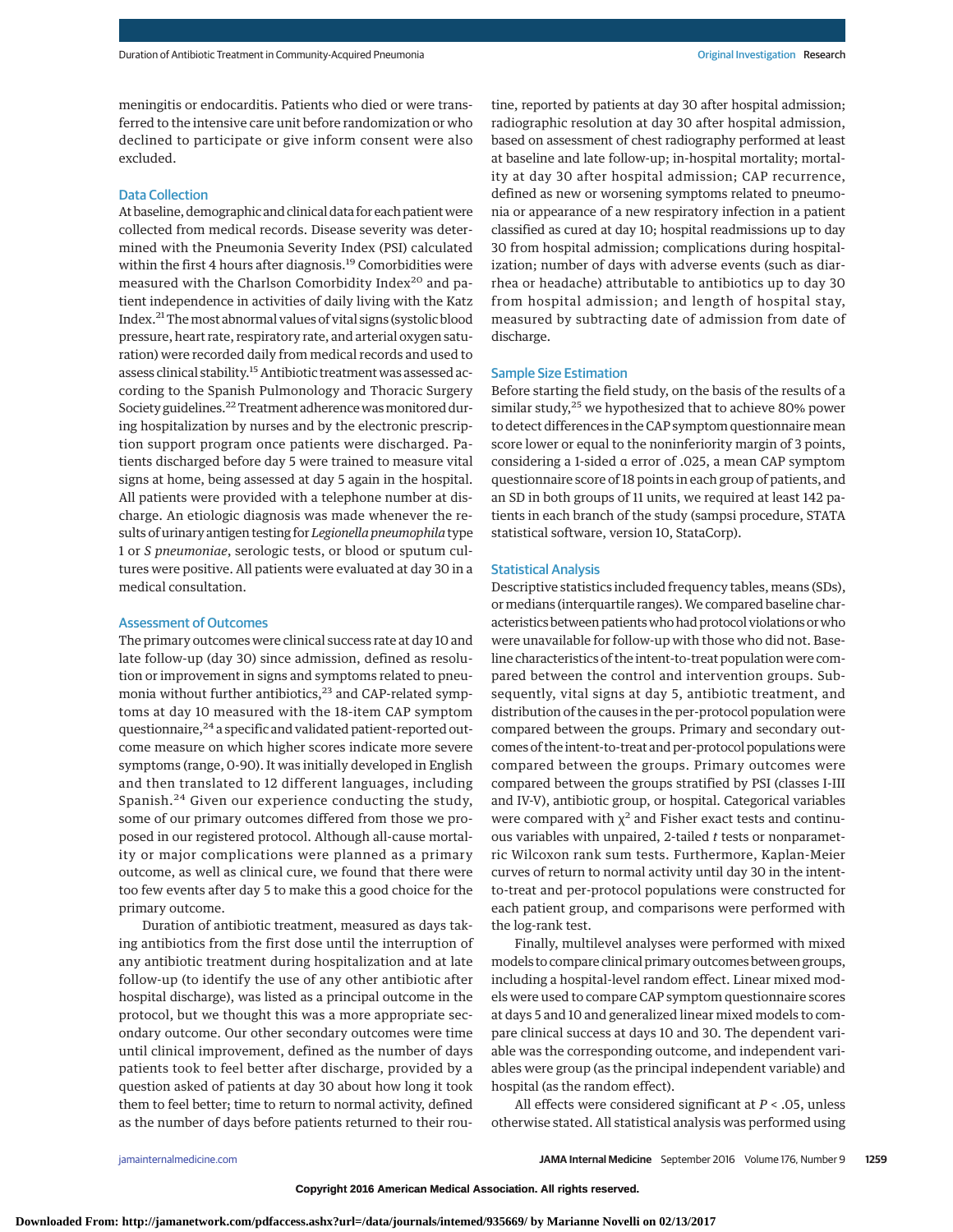

ITT indicates intent to treat; PP, per protocol.

SAS statistical software for Windows, version 9.2 (SAS Institute Inc), or S-Plus 2000 (MathSoft Inc).

# **Results**

A total of 539 patients were assessed for eligibility (Figure). Before randomization, 227 patients did not meet the selection criteria, leaving 312 patients. Of these, 150 patients were randomized to the control group and 162 to the intervention group. Themean (SD) age of the patients was 66.2 (17.9) years and 64.7 (18.7) years in the control and intervention groups, respectively. There were 95 men (63.3%) and 55 women (36.7%) in the control group and 101 men (62.3%) and 61 women (37.7%) in the intervention group. Thirteen patients were later excluded for protocol violation (6 being treated with extra antibiotics within <1 week after discharge by their primary care physician without evidence of clinical worsening and 1 leaving the hospital voluntarily, whereas in 6 antibiotic treatment was not stopped during hospitalization despite clinical stability because of lack of collaboration by their physicians). In addition, 13 and 3 patients in the control and intervention groups, respectively, were unavailable for the late follow-up. However, the status of these 16 patients was checked through electronic medical records, and all but 1 was alive at late followup, whereas no information was found for the other patient. No differences were found in terms of age, sex, comorbidities, Katz Index, and severity of disease between those who violated the protocol or were unavailable for follow-up and those who did not.

Characteristic Control Group  $(n = 150)$ Intervention Group  $(n = 162)$ Age, mean (SD), y 66.2 (17.9) 64.7 (18.7) Sex Male 95 (63.3) 101 (62.3) Female 55 (36.7) 61 (37.7) Tobacco Current smoker 32 (21.3) 36 (22.6) Never smoker 68 (45.3) 71 (44.7) Former smoker 50 (33.3) 52 (32.7) Alcohol consumption (yes) 24 (16.1) 17 (10.5) Comorbidities Liver disease 4 (2.7) 4 (2.5) Heart disease 38 (25.3) 39 (24.1) Congestive heart failure 14 (9.3) 12 (7.4) Cerebrovascular disease 16 (10.7) 9 (5.6) Renal disease 12 (8.0) 12 (7.4) COPD 21 (14) 27 (16.7) Diabetes 25 (16.7) 21 (13.0) Charlson Comorbidity Index, median (IQR) 1 (0-2) 1 (0-2) Charlson Comorbidity Index, categorized 0 61 (40.7) 70 (43.2) 1 37 (24.7) 47 (29.0) >1 52 (34.7) 45 (27.8) Katz Index, mean  $(SD)^b$  0.6 (1.6) 0.4 (1.3) PSI class I-III 89 (59.3) 102 (63.0)  $IV-V$  61 (40.7) 60 (37.0) PSI score, mean (SD) 83.7 (33.7) 81.8 (33.8)

Table 1. Baseline Characteristics of Study Participants<sup>a</sup>

| Abbreviations: COPD, chronic obstructive pulmonary disease; IQR, interquartile |  |
|--------------------------------------------------------------------------------|--|
| range; PSI, Pneumonia Severity Index.                                          |  |

a Data are presented as number (percentage) of study participants unless otherwise indicated. Percentages exclude patients with missing data. The percentage of missing data was 0% for all variables, except for the following: tobacco, 0.9%; alcohol consumption, 0.3%; and Katz Index, 0.9%.

<sup>b</sup> The Katz index assesses patient independence in activities of daily living, with higher values indicating more dependence (range, 0-6).

Baseline demographics and characteristics were similar in the control and intervention groups (Table 1). Mean (SD) PSI scores were 83.7 (33.7) and 81.8 (33.8) in the control and intervention groups, respectively (*P* = .55). Vital signs at day 5 were similar in both groups (eTable 1 in [Supplement 2\)](http://jama.jamanetwork.com/article.aspx?doi=10.1001/jamainternmed.2016.3633&utm_campaign=articlePDF%26utm_medium=articlePDFlink%26utm_source=articlePDF%26utm_content=jamainternmed.2016.3633). Nearly 80% of patients in both groups underwent treatment with quinolones, whereas less than 10% were treated with a β-lactam plus macrolide. Etiologic diagnosis was made in 35 individuals (26.5%) in the control group and 28 (20.5%) in the intervention group  $(P = .25)$  (eTable 2 in [Supplement 2\)](http://jama.jamanetwork.com/article.aspx?doi=10.1001/jamainternmed.2016.3633&utm_campaign=articlePDF%26utm_medium=articlePDFlink%26utm_source=articlePDF%26utm_content=jamainternmed.2016.3633).

# Primary Outcomes

Clinical success rate at day 10 was 48.6% (71 of 150) in the control group and 56.3% (90 of 162) in the intervention group (*P* = .18) in the intent-to-treat analysis and 50.4% (67 of 137) in the control group and 59.7% (86 of 146) in the intervention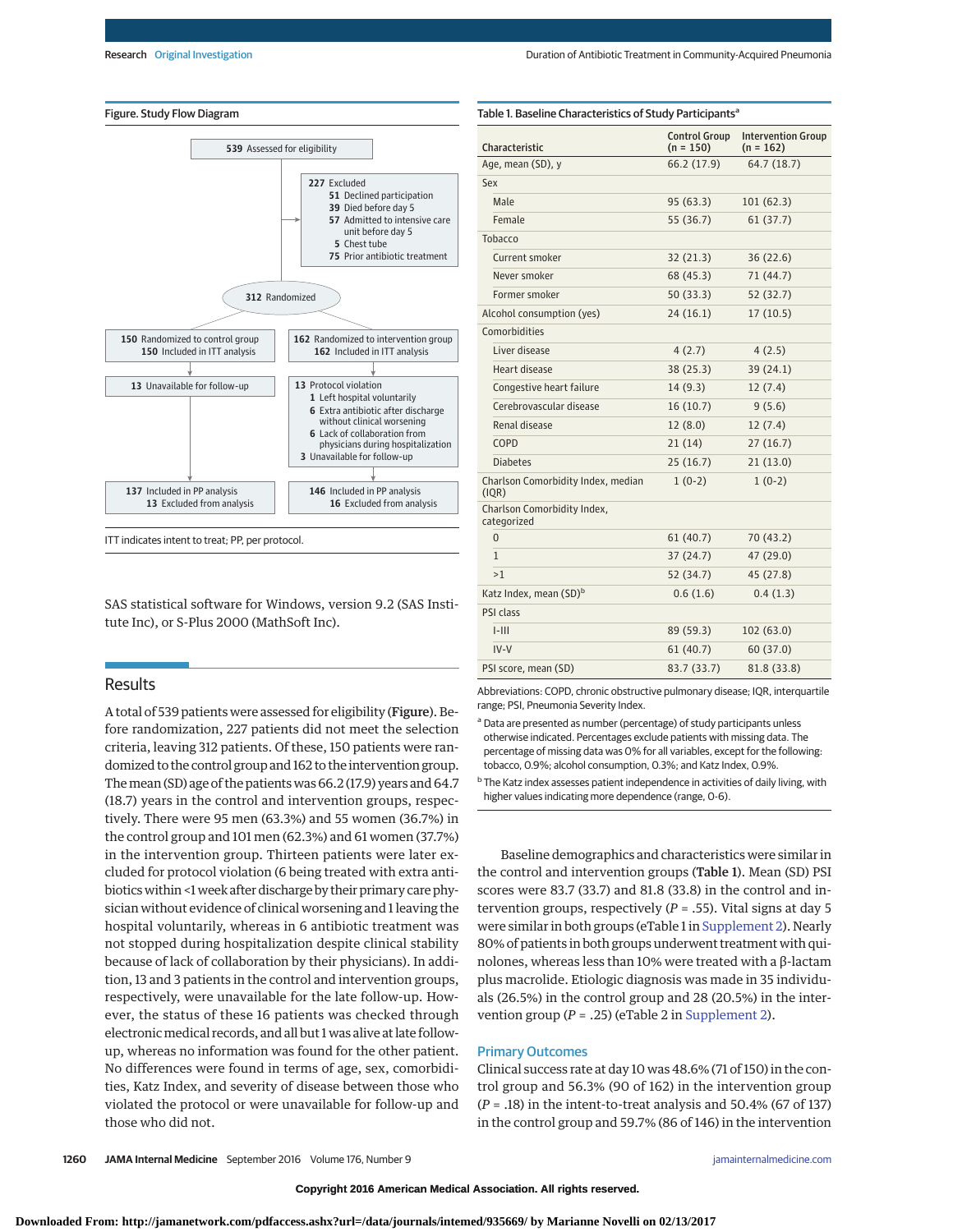| Table 2. Results for the Primary Study Outcomes         |                      |                                                                                       |         |  |
|---------------------------------------------------------|----------------------|---------------------------------------------------------------------------------------|---------|--|
| Outcome                                                 | <b>Control Group</b> | <b>Intervention Group</b>                                                             | P Value |  |
| Intent-to-Treat Analysis                                |                      |                                                                                       |         |  |
| Total No. of participants                               | 150                  | 162                                                                                   |         |  |
| Clinical success, No. $(\%)^a$                          |                      |                                                                                       |         |  |
| At day 10                                               | 71 (48.6)            | 90(56.3)                                                                              | .18     |  |
| At day 30                                               | 132 (88.6)           | 147 (91.9)                                                                            | .33     |  |
| CAP symptom questionnaire score, mean (SD) <sup>b</sup> |                      |                                                                                       |         |  |
| At day 5                                                | 24.7(11.4)           | 27.2(12.5)                                                                            | .10     |  |
| At day 10                                               | 18.6(9.0)            | 17.9(7.6)                                                                             | .69     |  |
| <b>Per-Protocol Analysis</b>                            |                      |                                                                                       |         |  |
| Total No. of participants                               | 137                  | 146                                                                                   |         |  |
| Clinical success, No. (%) <sup>a</sup>                  |                      |                                                                                       |         |  |
| At day 10                                               | 67(50.4)             | 86 (59.7)                                                                             | .12     |  |
| At day 30                                               | 126(92.7)            | 136 (94.4)                                                                            | .54     |  |
| CAP symptom questionnaire score, mean (SD) <sup>b</sup> |                      |                                                                                       |         |  |
| At day 5                                                | 24.3(11.4)           | 26.6(12.1)                                                                            | .16     |  |
| At day 10                                               | 18.1(8.5)            | 17.6(7.4)                                                                             | .81     |  |
| Abbroviation, CAD community acquired pnoumonia          |                      | ups as follows, clinical success at day 10, 2,10/, clinical success at day 20, 1,00/. |         |  |

iation: CAP, community-acquired pneumoni

<sup>a</sup> Percentages exclude patients with missing data. In the intent-to-treat population, the percentage of missing data for each variable was as follows: clinical success at day 10, 1.9%; clinical success at day 30, 0.9%; CAP symptom questionnaire score at day 5, 3.8%; and CAP symptom questionnaire score at day 10, 4.4%. In the per-protocol population, the percentage of missing data

ws: clinical success at day 10, 2.1% CAP symptom questionnaire score at day 5, 3.1%; and CAP symptom questionnaire score at day 10, 3.8%.

b On the CAP symptom questionnaire, which is a specific and validated patient-reported outcome measure based on 18 items, higher scores indicated more severe CAP-related symptoms (range, 0-90).

| Table 3. Clinical Success Rates at Days 10 and 30 Among Different Severity Groups Defined by PSI Class <sup>a</sup> |                         |                           |         |  |
|---------------------------------------------------------------------------------------------------------------------|-------------------------|---------------------------|---------|--|
|                                                                                                                     | No. (%) of Participants |                           |         |  |
| <b>PSI Class</b>                                                                                                    | <b>Control Group</b>    | <b>Intervention Group</b> | P Value |  |
| <b>Clinical Success at Day 10</b>                                                                                   |                         |                           |         |  |
| PSI classes I-III                                                                                                   |                         |                           |         |  |
| Intent to treat                                                                                                     | 41/86 (47.7)            | 58/101 (57.4)             | .18     |  |
| Per protocol                                                                                                        | 39/80 (48.8)            | 58/94 (61.7)              | .09     |  |
| PSI classes IV-V                                                                                                    |                         |                           |         |  |
| Intent to treat                                                                                                     | 30/60(50)               | 32/59 (54.2)              | .64     |  |
| Per protocol                                                                                                        | 28/53 (52.8)            | 28/50(56)                 | .75     |  |
| Clinical Success at Day 30                                                                                          |                         |                           |         |  |
| PSI classes I-III                                                                                                   |                         |                           |         |  |
| Intent to treat                                                                                                     | 83/88 (94.3)            | 93/102 (91.2)             | .41     |  |
| Per protocol                                                                                                        | 80/82 (97.6)            | 89/95 (93.7)              | .29     |  |
| PSI classes IV-V                                                                                                    |                         |                           |         |  |
| Intent to treat                                                                                                     | 49/61 (80.3)            | 54/58 (93.1)              | .04     |  |
| Per protocol                                                                                                        | 46/54 (85.2)            | 47/49 (95.9)              | .10     |  |

Abbreviation: PSI, Pneumonia Severity Index.

<sup>a</sup> Percentages exclude patients with missing data. The percentage of missing data in the intent-to-treat and per-protocol populations was as follows: clinical success at day 10, 1.9% and 2.1%, respectively; and clinical success at day 30, 0.9% and 1.0%, respectively.

group (*P* = .12) in the per-protocol analysis. At day 30, it improved to 88.6% (132 of 150) and 91.9% (147 of 162) in the control and intervention groups, respectively, in the intent-to treat analysis (*P* = .33) and to 92.7% (126 of 137) and 94.4% (136 of 146) in the control and intervention groups, respectively, in the per-protocol analysis (*P* = .54). The CAP symptom questionnaire scores were similar in the 2 groups on day 5 (24.7 [11.4] and 27.2 [12.5] in the control and intervention groups, respectively;*P* = .10 in the intent-to-treat analysis; and 24.3 [11.4] and 26.6 [12.1] in the control and intervention groups, respectively; *P* = .16 in the per protocol analysis). At day 10, the CAP symptom questionnaire scores decreased in both groups (18.6

[9.0] and 17.9 [7.6] in the control and intervention groups, respectively;  $P = .69$  in the intent-to-treat analysis; and  $18.1$  [8.5] and 17.6 [7.3] in the control and intervention groups, respectively,  $P = .81$  in the per protocol analysis) (**Table 2**). Within different PSI severity groups, clinical success rate at day 10 was comparable in the 2 groups. In the intent-to treat analysis, patients with more severe disease achieved clinical success at day 30 more frequently in the intervention group than in the control group. No differences were observed in the per-protocol analysis (Table 3). Primary study outcomes by type of antibiotics and by hospitals are given in eTable 3 and eTable 4, respectively, in [Supplement 2.](http://jama.jamanetwork.com/article.aspx?doi=10.1001/jamainternmed.2016.3633&utm_campaign=articlePDF%26utm_medium=articlePDFlink%26utm_source=articlePDF%26utm_content=jamainternmed.2016.3633)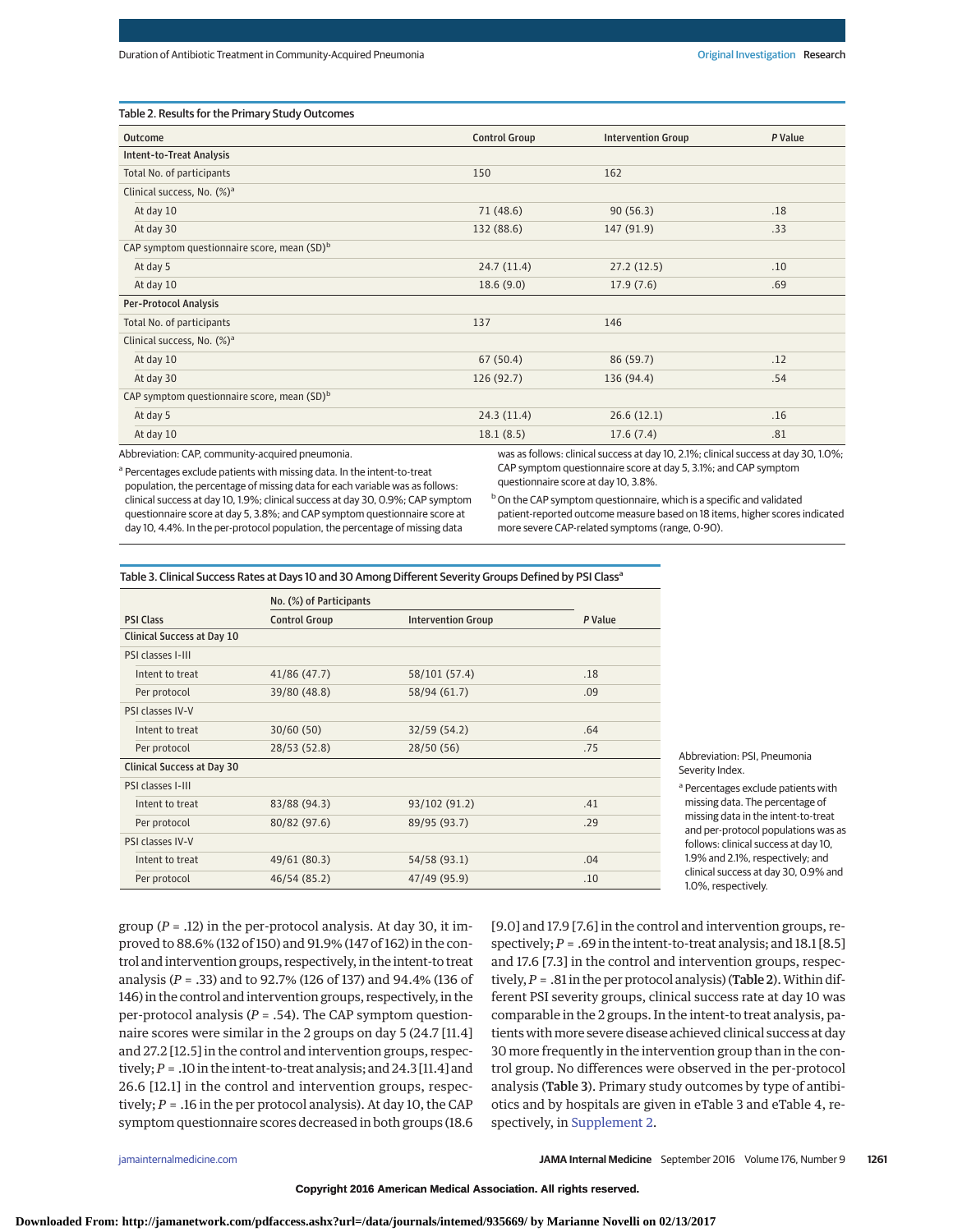## Table 4. Results for Secondary Study Outcomes in the Per-Protocol Analysis<sup>a</sup>

| Outcome                                                            | <b>Control Group</b><br>$(n = 137)$ | <b>Intervention Group</b><br>$(n = 146)$                                    | P Value |  |
|--------------------------------------------------------------------|-------------------------------------|-----------------------------------------------------------------------------|---------|--|
| Time, median (IQR), d                                              |                                     |                                                                             |         |  |
| Taking antibiotics                                                 | $10(10-11)$                         | $5(5-6.5)$                                                                  | < .001  |  |
| Not taking antibiotics                                             | $21(10-27)$                         | $25(5-32)$                                                                  | .001    |  |
| Taking intravenous antibiotics                                     | $2(1-4)$                            | $3(2-4)$                                                                    | .22     |  |
| Until clinical improvement                                         | $12(8-18)$                          | $12(7-15)$                                                                  | .41     |  |
| Return to normal activity                                          | $18(9-25)$                          | $15(10-21)$                                                                 | .36     |  |
| Radiographic resolution at day 30                                  | 93(73.2)                            | 112 (81.2)                                                                  | .12     |  |
| In-hospital mortality                                              | 2(1.5)                              | 3(2.1)                                                                      | > 99    |  |
| 30-d Mortality                                                     | 3(2.2)                              | 3(2.1)                                                                      | > 99    |  |
| Recurrence by day 30                                               | 6(4.4)                              | 4(2.8)                                                                      | .53     |  |
| Readmission by day 30                                              | 9(6.6)                              | 2(1.4)                                                                      | .02     |  |
| In-hospital complications                                          |                                     |                                                                             |         |  |
| Pleural effusion                                                   | 10(7.3)                             | 5(3.4)                                                                      | .15     |  |
| Treatment failure <sup>b</sup>                                     | 2(1.5)                              | 3(2.1)                                                                      | > 0.99  |  |
| Respiratory failure <sup>c</sup>                                   | 26(19.0)                            | 31(21.2)                                                                    | .64     |  |
| Severe sepsis <sup>d</sup>                                         | 7(5.1)                              | 8(5.5)                                                                      | .89     |  |
| Renal failure <sup>e</sup>                                         | 5(3.7)                              | 6(4.1)                                                                      | .85     |  |
| ICU admission                                                      | 2(1.5)                              | 1(0.7)                                                                      | .61     |  |
| Use of invasive mechanical ventilation                             | 2(1.5)                              | 1(0.7)                                                                      | .61     |  |
| Use of noninvasive mechanical ventilation                          | 3(2.2)                              | 2(1.4)                                                                      | .67     |  |
| Need for vasopressors                                              | 2(1.5)                              | 3(2.1)                                                                      | > 99    |  |
| Antibiotic adverse effects by day 30                               | 18(13.1)                            | 17(11.7)                                                                    | .72     |  |
| Time with antibiotic adverse effects, mean (SD), d                 | 3(2.8)                              | 1.7(2.1)                                                                    | .24     |  |
| Length of hospital stay, mean (SD), d                              | 5.5(2.3)                            | 5.7(2.8)                                                                    | .69     |  |
| Abbreviations: ICU, intensive care unit; IQR, interquartile range. |                                     | radiographic progression of pneumonia or the appearance of a new infectious |         |  |

<sup>a</sup> Data are presented as number (percentage) of study participants unless otherwise indicated. Percentages exclude patients with missing data. The percentage of missing data was 0% for all variables, except for the following: days taking antibiotics, days taking intravenous antibiotics, and days to return to normal activity, 1.4%; days until clinical improvement, 7.0%; radiographic resolution at day 30, 6.3%; recurrence by day 30, readmission by day 30, treatment failure, renal failure, ICU admission, and antibiotic adverse effects by day 30, 0.3%; and use of mechanical ventilation and need for vasopressors, 0.7%.

**b** Treatment failure was defined as clinical deterioration based on the presence of any of the following: hemodynamic instability, demonstrated respiratory failure or the appearance of it, need for mechanical ventilation, demonstrated

radiographic progression of pneumonia or the appearance of a new infectious foci, and absence or delay in achieving clinical stability after first 72 hours.

 $c$  Respiratory failure was defined as Pao<sub>2</sub> to fraction of inspired oxygen ratio less than 250 mm Hg.

<sup>d</sup> Severe sepsis was defined as sepsis associated with organ dysfunction and perfusion abnormalities. One of the following criteria had to be met: pH less than 7.30, systolic blood pressure less than 90 mm Hg, pneumonia-associated altered mental status, Pa $o_2$  to fraction of inspired oxygen ratio less than 250 mm Hg, acute renal failure (creatinine level >2 mg/dL [to convert to micromoles per liter, multiply by 88.4]), disseminated intravascular coagulopathy, or hematocrit less than 25%.

<sup>e</sup> Renal failure was defined as a creatinine level greater than 2 mg/dL.

Multilevel analyses with mixed models revealed that, even including a hospital-level random effect, differences between the intervention and control groups in clinical success at days 10 or 30 were not significant (odds ratio, 1.54; *P* = .11; and odds ratio, 1.38; *P* = .52, respectively, considering the control group as the reference group). Regarding the CAP symptom questionnaire, we found significant differences between the 2 groups at day 5, with scores being higher in the intervention group (β = 2.71, *P* = .0497) but did not find significant differences at day 10 (β = 0.12, *P* = .89).

## Secondary Outcomes

Secondary outcomes in the intent-to treat analysis are summarized in eTable 5 in [Supplement 2.](http://jama.jamanetwork.com/article.aspx?doi=10.1001/jamainternmed.2016.3633&utm_campaign=articlePDF%26utm_medium=articlePDFlink%26utm_source=articlePDF%26utm_content=jamainternmed.2016.3633) Time receiving antibiotic treatment was significantly longer in the control than the intervention group (median, 10 days [interquartile range, 10- 11] vs 5 days [interquartile range, 5-6.5], respectively;*P* < .001). Four patients (2.9%) and 101 patients (70.1%) from the control and intervention groups, respectively, were receiving antibiotics for only 5 days (*P* < .001). No significant differences were found between groups in time until clinical improvement and days to return to normal activity measured at day 30, radiographic resolution at day 30, or adverse effects by day 30 (Table 4). Furthermore, no significant differences were found between groups using Kaplan-Meier survival curves of return to normal activity (eFigure in the Supplement 2) until day 30 (mean time to return to normal activity, 16.6 and 15.4 days in the control and intervention groups, respectively; logrank test, *P* = .16).

In-hospital and 30-day mortality, in-hospital complications, recurrence by day 30, and length of hospital stay were similar in the 2 groups (Table 4). However, readmission by day 30 was significantlymore common in the control group than in the intervention group (9 [6.6%] vs 2 [1.4%]; *P* = .02). Calling

**1262 JAMA Internal Medicine** September 2016 Volume 176, Number 9 **(Reprinted)** [jamainternalmedicine.com](http://www.jamainternalmedicine.com/?utm_campaign=articlePDF%26utm_medium=articlePDFlink%26utm_source=articlePDF%26utm_content=jamainternmed.2016.3633)

**Downloaded From: http://jamanetwork.com/pdfaccess.ashx?url=/data/journals/intemed/935669/ by Marianne Novelli on 02/13/2017**

**Copyright 2016 American Medical Association. All rights reserved.**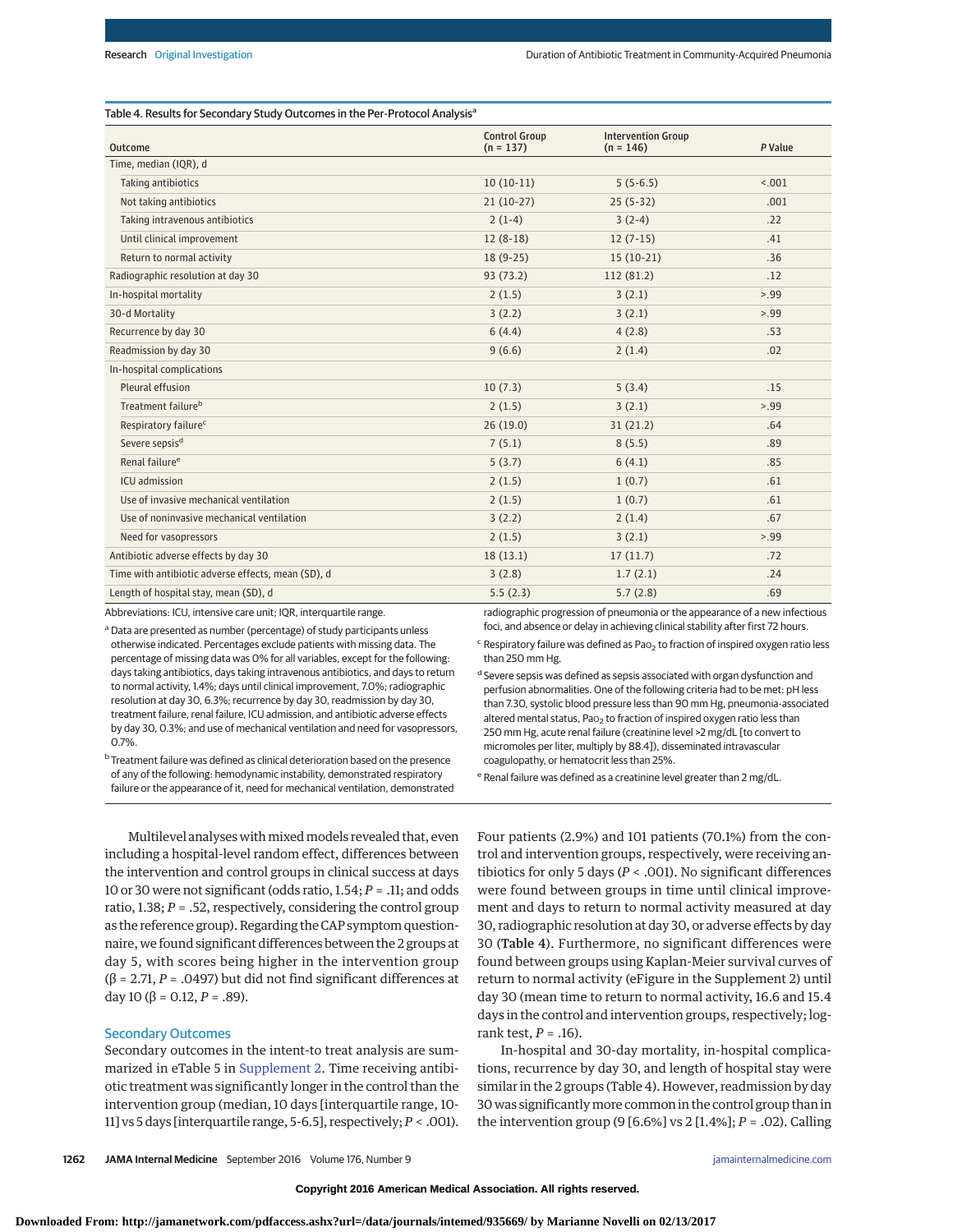by telephone after discharge was less common in the control group than the intervention group (38 [27.7%] vs 58 [39.7%]; *P* = .03).

# **Discussion**

This study indicates that withdrawing antibiotic treatment based on clinical stability criteria after a minimum of 5 days of appropriate treatment is not inferior to traditional treatment schedules in terms of clinical success. Hence, we conclude that IDSA/ATS guidelines concerning duration of antibiotic treatment can be safely implemented among hospitalized patients with CAP.15 Clinical cure rates at late follow-up were 92.7% and 94.4% in the control and intervention groups, respectively, which is consistent with published data.<sup>26-28</sup> Specifically, we were able to safely limit the duration of antibiotic treatment to 5 days in 101 patients (70.1%) in the intervention group.

This is the first study, to our knowledge, to validate the IDSA/ATS guideline recommendations for duration of antibiotic treatment. Determining the duration of antibiotic treatment based on clinical response appears to be a better strategy than using arbitrary treatment lengths. Shorter treatments also led to less antimicrobial resistance, fewer adverse effects, lower cost, and improved adherence. In agreement with previous data, $29$  most of our patients reached stability by day 3. Given that the IDSA/ATS guidelines recommend<sup>15</sup> antibiotic treatment should be discontinued after 48 hours of stability, this implies no more than 5 days of treatment in most cases, although this does not currently happen in clinical practice.

We found no differences in length of stay between the groups probably because the day of discharge is determined primarily by when antibiotics are switched from intravenous to oral, not the overall length of treatment.<sup>6</sup> In our study, length of intravenous antibiotic treatment was similar in both groups. As previously reported, $27$  no differences were observed in adverse effects probably because of similarities in prescribed antibiotics in both arms. Surprisingly, a higher readmission rate was observed in the control group. All patients were provided with a telephone number at discharge, leading to a higher rate of telephone calls in the intervention group, which could have avoided readmissions among this group.

Another notable characteristic of this study is the distinctive design under real-world conditions in which physicians are free to choose the most appropriate antibiotic. We followed this strategy in an attempt to mimic clinical practice.

To date, most studies<sup>12,13</sup> have evaluated outcomes in terms of clinical success. However, patients are known to be more concerned about other variables, such as time until clinical improvement and return to normal activity. In relation to this, we evaluated both outcomes, as reported by patients, and no significant differences were found between short and long courses. In addition, in an attempt to obtain more accurate information and unlike most previous research, $30-33$  we assessed symptom severity with the CAP symptom questionnaire, observing decreases in scores from day 5 to day 10 in both groups.

An important strength of this study is that severely ill patients were included. Although patients admitted to the intensive care unit were excluded, we allowed inclusion of those with PSI scores greater than 130 (class V). There are few data on shortened antibiotic treatment in severe CAP. Choudhury et al<sup>34</sup> conducted a prospective, observational study in patients with severe CAP and did not find significant differences in 30-day mortality, need for mechanical ventilation and/or inotropic support, or major complications between short and long regimens. Similar to our study, they excluded patients who died within 7 days, were admitted to the intensive care unit, developed complicated pneumonia, failed to reach clinical stability, or had positive culture results for microorganisms requiring prolonged treatment. Still, little is known about how shortened treatments work in critically ill patients. In a double-blind (until day 8) randomized clinical trial that compared 15- and 8-day courses in adults with ventilator-associated pneumonia, Chastre et al<sup>35</sup> found that there was no clinical benefit to extending antibiotic treatment beyond an 8-day course to 15 days in patients who had received appropriate initial empirical therapy, with the possible exception of those with nonfermenting gram-negative *Bacillus* infections.

Regarding pharmacodynamic parameters, quinolones are known to have concentration-dependent killing activity. Thus, high-dose regimens would tend to increase the area under the concentration–time curve and peak plasma concentration, making shortened antibiotic treatments safe in terms of efficacy. In relation this, Dunbar et al<sup>27</sup> found that 750 mg of levofloxacin for 5 days was at least as effective as 500 mg of the same drug for 10 days in patients with mild to severe CAP. Interestingly, our study found similar clinical success rates even without our patients being prescribed a higher dose of quinolones. A few studies<sup>31,33,36</sup> have drawn attention to macrolides, which are known to have a long half-life and elevated pulmonary concentrations. D'Ignazio et al $37$  observed similar success rates when comparing a single dose of azithromycin microspheres with 500 mg of levofloxacin for 7 days in outpatients with CAP.

Our study has several limitations. First, almost 80% of the patients received quinolones. Physicians selected the antibiotic, leading to a high rate of prescription of quinolones, as is usual in Spain.<sup>38</sup> Hence, the results probably cannot be extrapolated to other countries where β-lactams are widely used, such as the United Kingdom.<sup>39</sup> Second, because of the open design after day 5, there could have been an effect on physicians' decisions concerning antibiotic duration in the control group. Nevertheless, this does not seem to have happened because treatments were markedly longer in the control group. Third, few patients with severe disease (PSI class V) were included in this study. Fourth, patients who received previous antibiotic treatment, lived in nursing homes, were immunosuppressed, or needed a chest tube or longer therapy for disease of an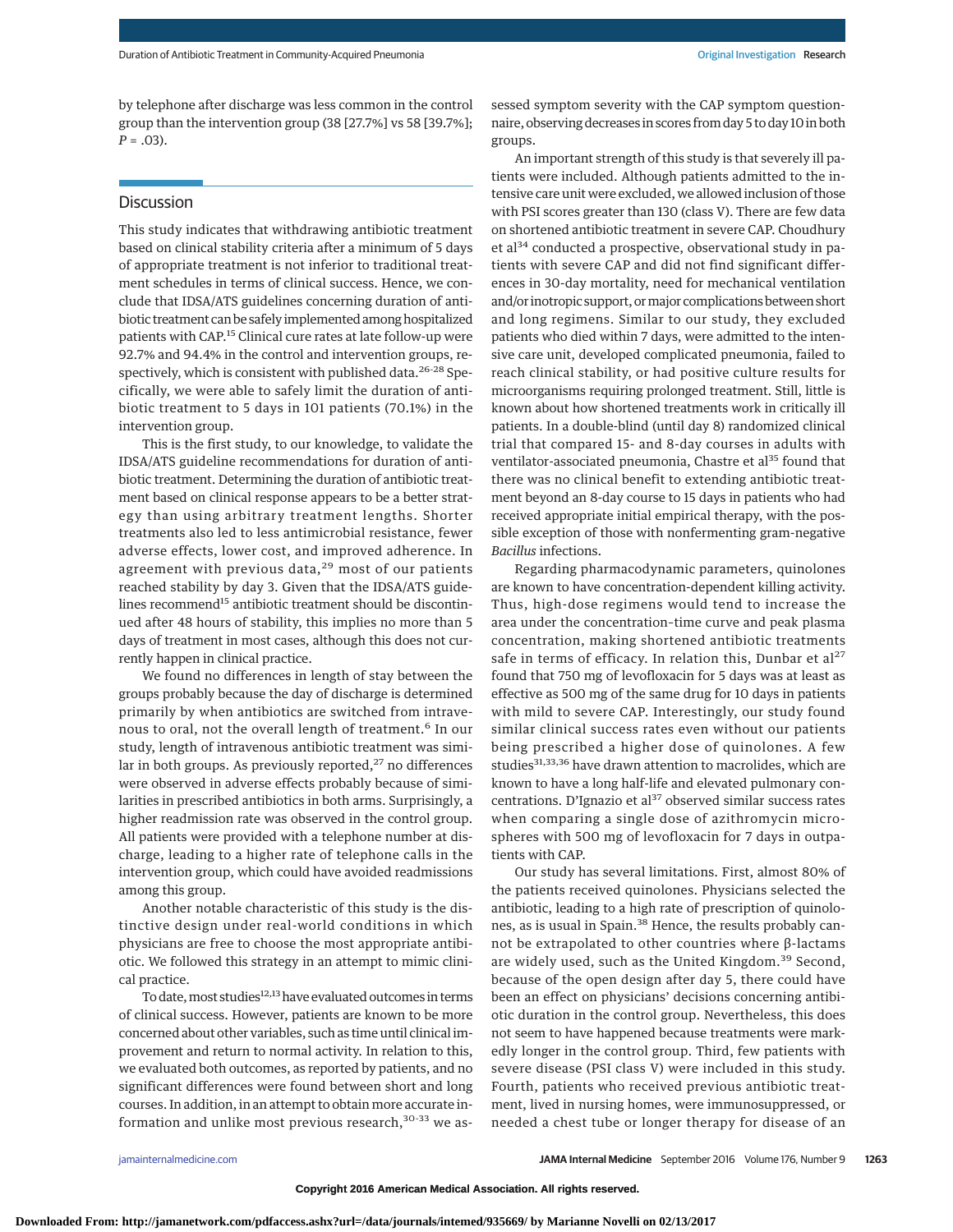uncommon bacteriologic origin were excluded from the study; thus, results cannot be generalized to such patients. Fifth, the study was conducted in 4 teaching hospitals in the Basque Country, which could limit generalization of the results to other countries. However, patient demographic and baseline characteristics, disease severity on admission, process of care, and outcomes were similar to those described in other studies.<sup>40-42</sup>

Our study indicates that the IDSA/ATS recommendations for shorter duration of antibiotic treatment based on clinical stability criteria can be safely implemented in hospitalized patients with CAP, leading to a significant reduction in treatment duration.

## ARTICLE INFORMATION

**Published Online:** July 25, 2016. doi[:10.1001/jamainternmed.2016.3633.](http://jama.jamanetwork.com/article.aspx?doi=10.1001/jamainternmed.2016.3633&utm_campaign=articlePDF%26utm_medium=articlePDFlink%26utm_source=articlePDF%26utm_content=jamainternmed.2016.3633)

**Author Contributions:** Dr Uranga had full access to all the data in the study and takes responsibility for the integrity of the data and the accuracy of the data analysis.

Study concept and design: Uranga, España, Quintana, Arriaga, Tomás, Capelastegui. Acquisition, analysis, or interpretation of data: Uranga, España, Bilbao, Arriaga, Intxausti, Lobo,

Camino, Nuñez. Drafting of the manuscript: Uranga, España, Bilbao, Arriaga, Nuñez.

Critical revision of the manuscript for important intellectual content: Uranga, España, Bilbao, Quintana, Intxausti, Lobo, Tomás, Camino, Capelastegui.

Statistical analysis: Bilbao, Arriaga. Obtained funding: Tomás.

Administrative, technical, or material support: Uranga, España, Arriaga, Camino. Study supervision: Uranga, España, Quintana,

Arriaga, Lobo, Capelastegui.

## **Conflict of Interest Disclosures:** None reported.

**Funding/Support:** This study was supported in part by grant 2010111095 from the Health Department of Basque Country government, grant EC10-157 from the Pharmacy Department of the Spanish government, and Fellows Scholarship 011/2013 from the Spanish Pulmonology and Thoracic Surgery Society.

**Role of the Funder/Sponsor:** The funding source had no role in the design and conduct of the study; collection, management, analysis, and interpretation of the data; preparation, review, or approval of the manuscript; and decision to submit the manuscript for publication.

**Additional Contributions:** The editors of Ideas Need Communicating Language Services improved the use of English in the article. Ideas Need Communicating Language Services received compensation from the Basque Foundation for Health Research.

#### **REFERENCES**

**1**. World Health Organization. The top ten causes of death. [http://www.who.int/mediacentre](http://www.who.int/mediacentre/factsheets/fs310/en/) [/factsheets/fs310/en/.](http://www.who.int/mediacentre/factsheets/fs310/en/) Updated May 2014. Accessed December 16, 2015.

**2**. Mandell LA. Epidemiology and etiology of community-acquired pneumonia. [Infect Dis Clin](http://www.ncbi.nlm.nih.gov/pubmed/15555823) North Am[. 2004;18\(4\):761-776, vii.](http://www.ncbi.nlm.nih.gov/pubmed/15555823)

**3**. Welte T, Torres A, Nathwani D. Clinical and economic burden of community-acquired pneumonia among adults in Europe. [Thorax](http://www.ncbi.nlm.nih.gov/pubmed/20729232). 2012; [67\(1\):71-79.](http://www.ncbi.nlm.nih.gov/pubmed/20729232)

**4**. Bordon J, Aliberti S, Duvvuri P, et al. Early administration of the first antimicrobials should be considered a marker of optimal care of patients with community-acquired pneumonia rather than a predictor of outcomes. [Int J Infect Dis](http://www.ncbi.nlm.nih.gov/pubmed/23507237). 2013;17(5): [e293-e298.](http://www.ncbi.nlm.nih.gov/pubmed/23507237)

**Conclusions** 

**5**. Ramirez JA, Vargas S, Ritter GW, et al. Early switch from intravenous to oral antibiotics and early hospital discharge: a prospective observational study of 200 consecutive patients with community-acquired pneumonia. [Arch Intern Med](http://www.ncbi.nlm.nih.gov/pubmed/10665893). [1999;159\(20\):2449-2454.](http://www.ncbi.nlm.nih.gov/pubmed/10665893)

**6**. Oosterheert JJ, Bonten MJM, Schneider MME, et al. Effectiveness of early switch from intravenous to oral antibiotics in severe community acquired pneumonia: multicentre randomised trial. [BMJ](http://www.ncbi.nlm.nih.gov/pubmed/17090560). [2006;333\(7580\):1193-1195.](http://www.ncbi.nlm.nih.gov/pubmed/17090560)

**7**. Guillemot D, Carbon C, Balkau B, et al. Low dosage and long treatment duration of β-lactam: risk factors for carriage of penicillin-resistant Streptococcus pneumoniae.JAMA[. 1998;279\(5\):](http://www.ncbi.nlm.nih.gov/pubmed/9459469) [365-370.](http://www.ncbi.nlm.nih.gov/pubmed/9459469)

**8**. Opmeer BC, El Moussaoui R, Bossuyt PM, Speelman P, Prins JM, de Borgie CA. Costs associated with shorter duration of antibiotic therapy in hospitalized patients with mild-to-moderate severe community-acquired pneumonia.[J Antimicrob Chemother](http://www.ncbi.nlm.nih.gov/pubmed/17827142). 2007;60(5): [1131-1136.](http://www.ncbi.nlm.nih.gov/pubmed/17827142)

**9**. File TM Jr. Clinical efficacy of newer agents in short-duration therapy for community-acquired pneumonia. Clin Infect Dis[. 2004;39\(suppl 3\):S159-](http://www.ncbi.nlm.nih.gov/pubmed/15546111) [S164.](http://www.ncbi.nlm.nih.gov/pubmed/15546111)

**10**. Schrag SJ, Peña C, Fernández J, et al. Effect of short-course, high-dose amoxicillin therapy on resistant pneumococcal carriage: a randomized trial.JAMA[. 2001;286\(1\):49-56.](http://www.ncbi.nlm.nih.gov/pubmed/11434826)

**11**. Kardas P. Patient compliance with antibiotic treatment for respiratory tract infections. [J Antimicrob Chemother](http://www.ncbi.nlm.nih.gov/pubmed/12039881). 2002;49(6):897-903.

**12**. Li JZ, Winston LG, Moore DH, Bent S. Efficacy of short-course antibiotic regimens for community-acquired pneumonia: a meta-analysis. Am J Med[. 2007;120\(9\):783-790.](http://www.ncbi.nlm.nih.gov/pubmed/17765048)

**13**. Dimopoulos G, Matthaiou DK, Karageorgopoulos DE, Grammatikos AP, Athanassa Z, Falagas ME. Short- versus long-course antibacterial therapy for community-acquired pneumonia: a meta-analysis. Drugs[. 2008;68\(13\):](http://www.ncbi.nlm.nih.gov/pubmed/18729535) [1841-1854.](http://www.ncbi.nlm.nih.gov/pubmed/18729535)

**14**. Halm EA, Fine MJ, Marrie TJ, et al. Time to clinical stability in patients hospitalized with community-acquired pneumonia: implications for practice guidelines.JAMA[. 1998;279\(18\):1452-1457.](http://www.ncbi.nlm.nih.gov/pubmed/9600479)

**15**. Mandell LA, Wunderink RG, Anzueto A, et al; Infectious Diseases Society of America; American Thoracic Society. Infectious Diseases Society of America/American Thoracic Society consensus

guidelines on the management of community-acquired pneumonia in adults. [Clin](http://www.ncbi.nlm.nih.gov/pubmed/17278083) Infect Dis[. 2007;44\(suppl 2\):S27-S72.](http://www.ncbi.nlm.nih.gov/pubmed/17278083)

**16**. Woodhead M, Blasi F, Ewig S, et al. Joint Taskforce of the European Respiratory Society and European Society for Clinical Microbiology and Infectious Diseases. Guidelines for the management of adult lower respiratory tract infections: summary. [Clin Microbiol Infect](http://www.ncbi.nlm.nih.gov/pubmed/21951384). 2011;17:1- [24.](http://www.ncbi.nlm.nih.gov/pubmed/21951384)

**17**. Pinzone MR, Cacopardo B, Abbo L, Nunnari G. Duration of antimicrobial therapy in community acquired pneumonia: less is more. [ScientificWorldJournal](http://www.ncbi.nlm.nih.gov/pubmed/24578660). 2014;2014:759138.

**18**. Aliberti S, Giuliani F, Ramirez J, Blasi F; DURATION Study Group. How to choose the duration of antibiotic therapy in patients with pneumonia. Curr Opin Infect Dis[. 2015;28\(2\):177-184.](http://www.ncbi.nlm.nih.gov/pubmed/25692271)

**19**. Fine MJ, Auble TE, Yealy DM, et al. A prediction rule to identify low-risk patients with community-acquired pneumonia. [N Engl J Med](http://www.ncbi.nlm.nih.gov/pubmed/8995086). [1997;336\(4\):243-250.](http://www.ncbi.nlm.nih.gov/pubmed/8995086)

**20**. Charlson ME, Pompei P, Ales KL, MacKenzie CR. A new method of classifying prognostic comorbidity in longitudinal studies: development and validation.J Chronic Dis[. 1987;40\(5\):373-383.](http://www.ncbi.nlm.nih.gov/pubmed/3558716)

**21**. Katz S, Ford AB, Moskowitz RW, Jackson BA, Jaffe MW. Studies of illness in the aged: the index of ADL, a standardized measure of biological and psychosocial function.JAMA[. 1963;185:914-919.](http://www.ncbi.nlm.nih.gov/pubmed/14044222)

**22**. Menéndez R, Torres A, Aspa J, Capelastegui A, Prat C, Rodríguez de Castro F; Sociedad Española de Neumología y Cirugía Torácica. Community acquired pneumonia: new guidelines of the Spanish Society of Chest Diseases and Thoracic Surgery (SEPAR) [in Spanish]. [Arch Bronconeumol](http://www.ncbi.nlm.nih.gov/pubmed/20832928). 2010;46 [\(10\):543-558.](http://www.ncbi.nlm.nih.gov/pubmed/20832928)

**23**. Chow AW, Hall CB, Klein JO, Kammer RB, Meyer RD, Remington JS; Infectious Diseases Society of America and the Food and Drug Administration. Evaluation of new anti-infective drugs for the treatment of respiratory tract infections. [Clin Infect](http://www.ncbi.nlm.nih.gov/pubmed/1477253) Dis[. 1992;15\(suppl 1\):S62-S88.](http://www.ncbi.nlm.nih.gov/pubmed/1477253)

**24**. Lamping DL, Schroter S, Marquis P, Marrel A, Duprat-Lomon I, Sagnier PP. The community-acquired pneumonia symptom questionnaire: a new, patient-based outcome measure to evaluate symptoms in patients with community-acquired pneumonia. Chest[. 2002;122](http://www.ncbi.nlm.nih.gov/pubmed/12226033) [\(3\):920-929.](http://www.ncbi.nlm.nih.gov/pubmed/12226033)

**25**. Torres A, Muir J-F, Corris P, et al. Effectiveness of oral moxifloxacin in standard first-line therapy in community-acquired pneumonia. [Eur Respir J](http://www.ncbi.nlm.nih.gov/pubmed/12570122). [2003;21\(1\):135-143.](http://www.ncbi.nlm.nih.gov/pubmed/12570122)

**26**. el Moussaoui R, de Borgie CAJM, van den Broek P, et al. Effectiveness of discontinuing antibiotic treatment after three days versus eight days in mild to moderate-severe community

**1264 JAMA Internal Medicine** September 2016 Volume 176, Number 9 **(Reprinted)** [jamainternalmedicine.com](http://www.jamainternalmedicine.com/?utm_campaign=articlePDF%26utm_medium=articlePDFlink%26utm_source=articlePDF%26utm_content=jamainternmed.2016.3633)